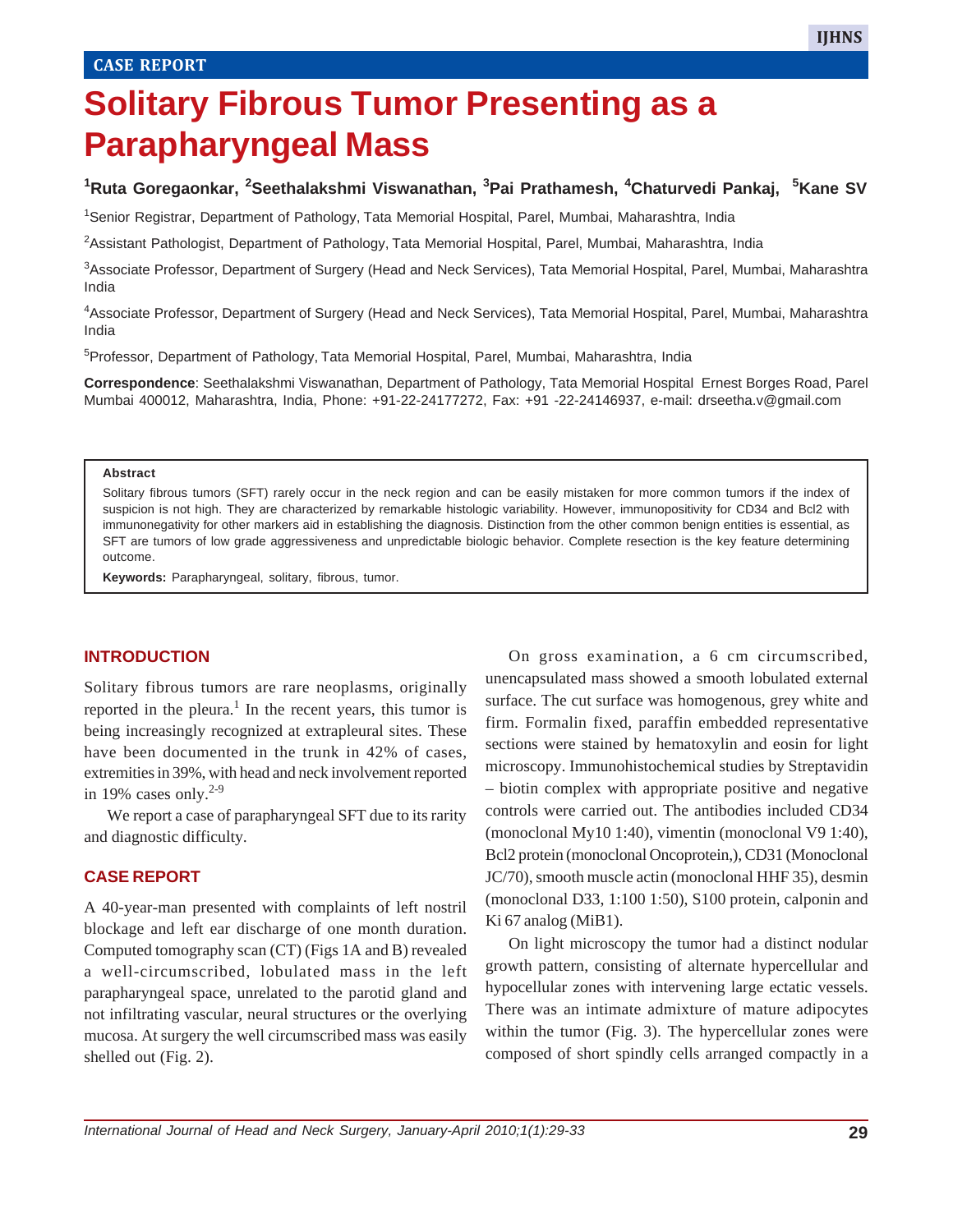

**Figs 1A and B:** CT scan showing a well-circumscribed lobulated mass in the left parapharyngeal space



**Fig. 2:** Gross photograph – well-circumscribed lobulated mass–easily shelled out

vague storiform pattern around a prominent hemangiopericytomatous vasculature. The cells showed bland nuclei and indistinct cytoplasm (Fig. 4). Nuclear pallisading was



**Fig. 3:** Nodular growth pattern of the tumor consisting of hypercellular and hypocellular areas separated by large ectatic vessels. Mature adipocytes intimately admixed within the tumor (H and E X 40)



**Fig. 4:** Higher magnification of hypercellular areas. Spindle to ovoid cells with scanty cytoplasm and bland nuclei with low mitotic activity (H and E X 400)

not seen. The hypocellular zone consisted of haphazard proliferation of cells admixed with collagenous and myxoid areas. Lymphocytes were sprinkled through out the tumor (Figs 5 A and B).

The mitotic count in the hypercellular areas was 1-2/10 hpf. Occasional cellular nodule showed up to 4-5 mitoses/10 hpf.

The differential diagnoses included benign peripheral nerve sheath tumor, meningioma and follicular dendritic cell tumor.

The tumor cells were strongly and diffusely immunopositive for vimentin, CD34 and Bcl2 (Figs 6 A and B) and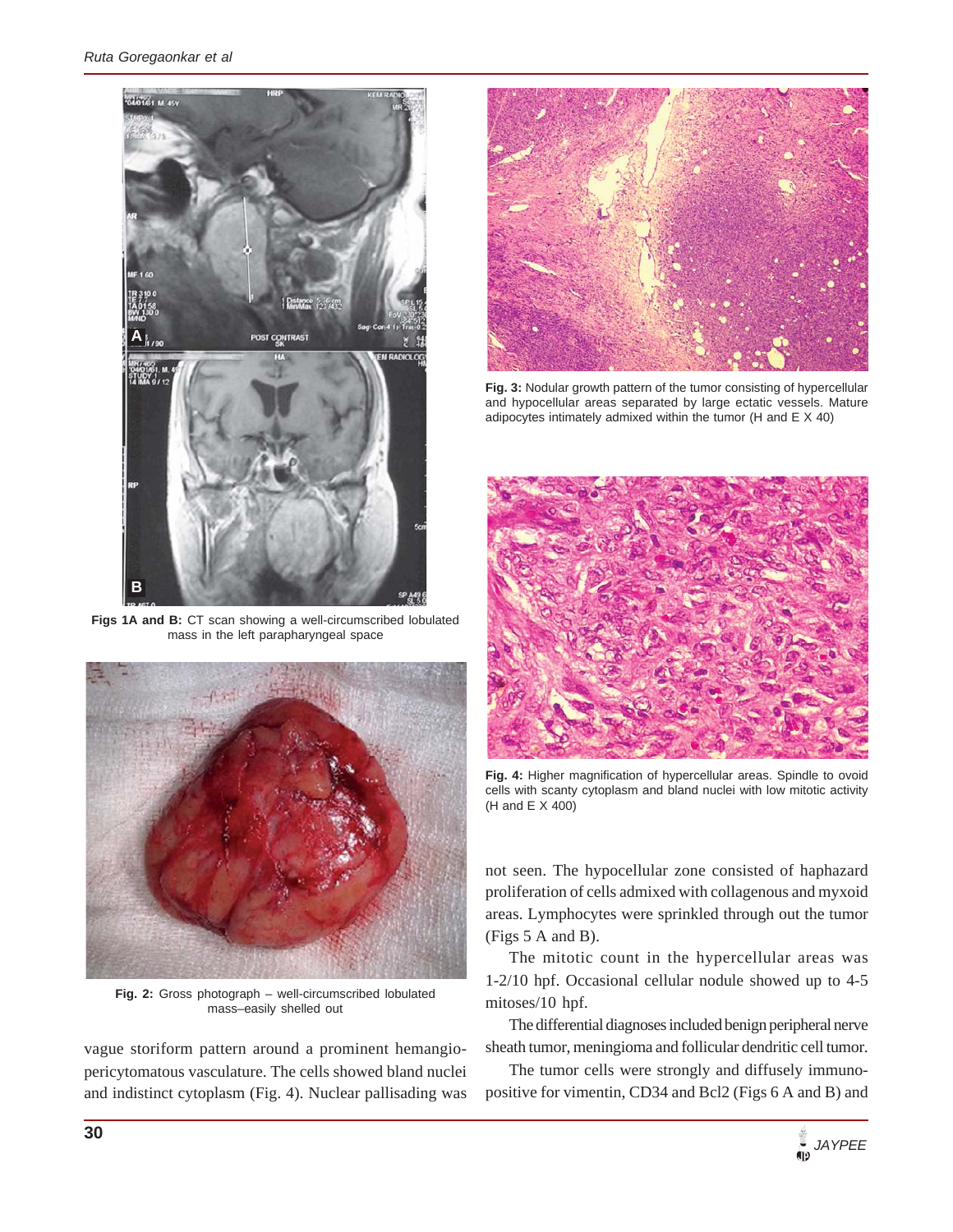

*Solitary Fibrous Tumor Presenting as a Parapharyngeal Mass*



**Figs 5A and B:** Higher magnification of the hypocellular areas. Haphazard arrangement of cells within collagen and myxoid areas with lymphocytes (H and E X 100)

were immunonegative for S100 protein, Desmin, SMA, EMA, CK, CD21, CD35 and CD31.

A diagnosis of SFT was confidently made in view of the characteristic morphology and immunohistochemistry.

## **DISCUSSION**

SFT were first described in the pleura by Klemperer and Rabin in  $1931<sup>10</sup>$  These tumors were originally thought to arise from mesothelial cells or submesothelial fibroblasts.<sup>11</sup> Recent studies however propose SFTs to be the neoplastic counterparts of ubiquitous interstitial dendritic cells based on their universal strong diffuse immunoreactivity for CD34.3,12 Therefore, it is well-accepted that SFT may arise at any location not related to serosal surfaces.<sup>3,13-17</sup> The various sites for the occurrence of SFT in the head and neck region are as shown in Table 1. Orbit is reported as

**Table 1:** Solitary fibrous tumor documented in the head

**Figs 6A and B:** The tumor cells stain strongly and diffusely for CD34

(A) and Bcl2 (B) (ABC X 200)

| and neck region. <sup>13,14</sup>                            |  |
|--------------------------------------------------------------|--|
|                                                              |  |
| <b>able 1.</b> Solitary horous turnor documented in the head |  |

| <b>Site</b>                           | Number of cases |
|---------------------------------------|-----------------|
| Meninges, infratemporal fossa         | 8               |
| Orbit, lacrimal gland                 | 42              |
| Nose, nasopharynx and paranasal sinus | 20              |
| Pharynx and parapharyngeal region     | 5               |
| Epiglottis                            | 1               |
| Oral cavity                           | 10              |
| Salivary gland                        | 9               |
| Thyroid and perithyroid tissue        | 5               |

the most common site with the neck structures being rarely involved.

A unifying concept has been proposed that classifies benign or low grade spindle cell lesions in various organs previously designated as hemangiopericytoma, myofibroblastoma and angiofibroma as  $SFT$ .<sup>13</sup> This is based on the premises that SFTs show remarkably specific and distinctive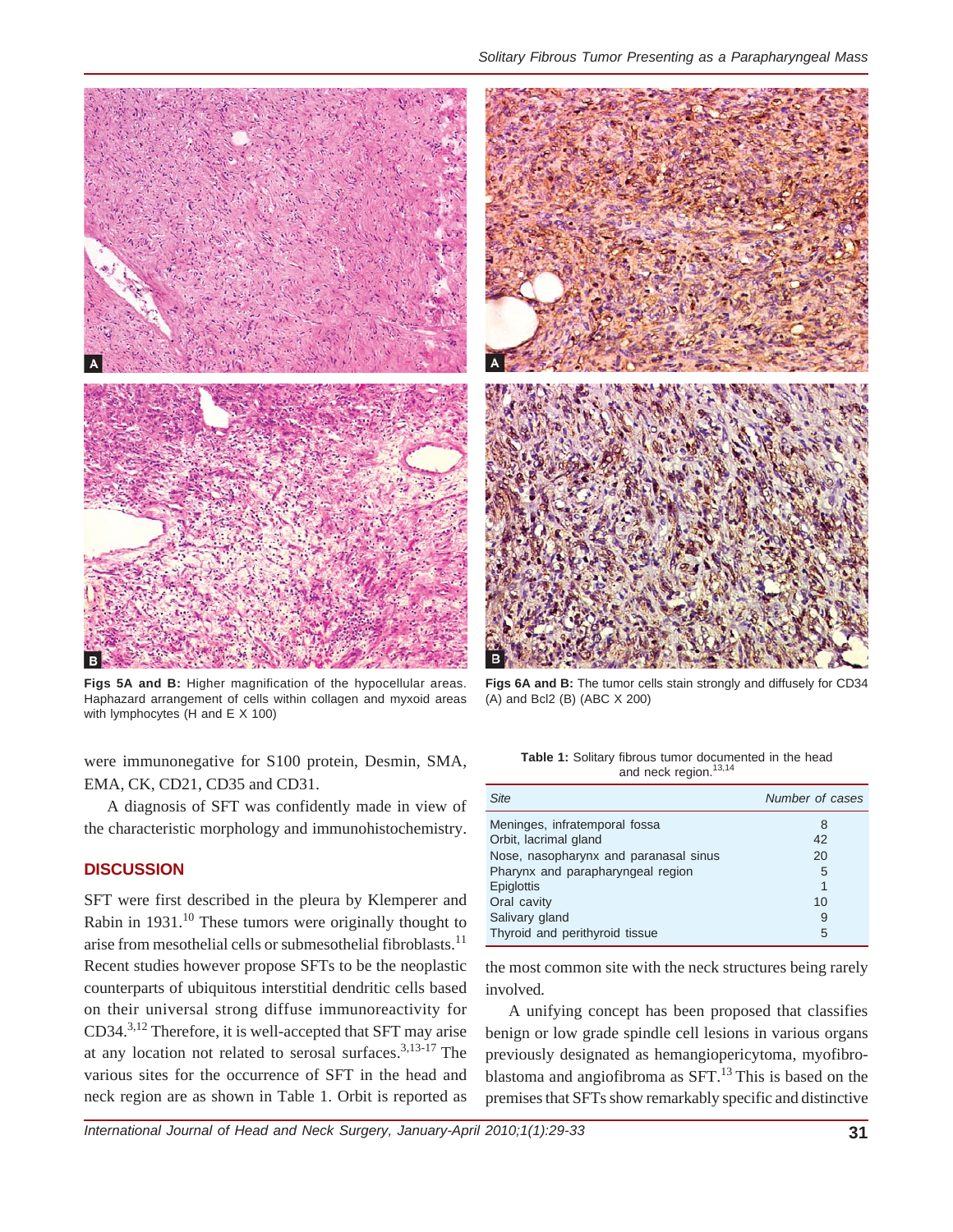clinicopathologic features which are consistently noted irrespective of the site of involvement.<sup>13</sup> The concept of SFT is still evolving, the terminology is undergoing a change as proposed by Gengler et al.<sup>18</sup> Under the recent nomenclature the present case can be classified as a fibrous variant of SFT.<sup>18</sup>

Clinically most patients are asymptomatic or present with obstructive and compressive symptoms as seen in our case. SFT have been reported more commonly in males, in any age from 17 to 76 years with 53 years as the median age of occurrence.3,11,13,19,20 Our patient conformed to these demographic details.

SFT is distinguished by its variable histological appearance not only from case to case but also within a given case.<sup>13, 21</sup> Chan et al<sup>13</sup> have proposed diagnostic criteria that incorporate the most consistent features and aim at introducing objectivity in the diagnosis. The criteria include features such as circumscription, alternating hyper and hypocellular areas, bland spindly cells arranged in patternless manner with occasional storiform or fascicular arrangement, low mitotic activity  $( $4/10$  hpf) and intimate association of$ the cells with thick collagen. $11,13,20$  All these features were well seen in the present case. However, lack of awareness, its histological variability and occurrence at rarely reported sites may lead to SFT being mistaken for more common tumors such as nerve sheath tumors, fibromatosis, salivary gland neoplasms and FDC sarcoma.

Immunopositivity for CD34 and Bcl2 help confirm the diagnosis of SFT and are essential diagnostic criteria for SFTs occurring at extrapleural sites.<sup>3,13,22</sup> The rate of immunopositivity for CD34 varies from 80 to 100% in various studies.<sup>3,13</sup>

Schwannoma is the closest differential diagnosis to SFT. Both tumors are circumscribed, however, schwannomas are encapsulated and related to a nerve. This feature mandates good clinicoradiologic correlation as well as detailed gross examination. Though there are many overlapping light microscopic features, immunopositivity for CD34 is focal and weak in schwannoma while S100 protein is strongly and consistently expressed clinching the diagnosis.

The importance of distinguishing this entity from other more common lesions especially at unusual sites lies in its unpredictable behavior which mandates a wide excision and a close and long-term follow-up. The reported incidence of aggressive behavior varies from 13 to 23% and includes local aggression, recurrence and an occasional metastasis.1,23,24 Recurrence has been noted in literature as

late as 31 years after surgery, thus making a long-term follow-up essential.<sup>11</sup> None of the usual histological criteria of aggressive disease such as tumor size, necrosis, cellularity, pleomorphism or mitotic activity correlate with worse prognosis in the case of  $SFT$ .<sup>1,25</sup> Resectability of the tumor is the key prognostic feature. Pedunculated or circumscribed tumors without infiltration into the adjacent tissues, even with mild to moderate atypia tend to have a better prognosis.<sup>1,22,25</sup> Radiotherapy has been advocated for incompletely resected tumors. Chemotherapy is reserved for histologically aggressive tumors.

## **CONCLUSION**

The ubiquity of the interstitial cells and the 'discovery' of SFT at unusual sites have pushed it into limelight. A high index of suspicion and a constellation of morphologic features is essential for diagnosis. Diffuse immunostaining with CD34 is specific, though it may not be seen in 20% of cases. A panel of immunostains therefore is essential for an accurate diagnosis.

One of the most important reasons that SFT has remained in the limelight, is the uncertainty associated with the outcome and the dearth of specific prognostic factors. Though the tumors generally have a favorable outcome, aggressive behavior is known. More studies are required to demystify the ambiguity associated with SFT.

## **SUMMARY**

- 1. A high index of suspicion is essential for diagnosis of SFT, especially at unusual sites.
- 2. The entire spectrum of findings including gross, histology and immunohistochemistry must be considered while ruling out the more common entities.
- 3. Variability of histological appearance is characteristic.
- 4. Completeness of excision determines outcome.

### **REFERENCES**

- 1. Briselli M, Mark EJ, Dickerson R. Solitary fibrous tumors of the pleura: Eight new cases and review of 360 cases in the literature. Cancer 1981;47:2678-89.
- 2. Mentzel T, Bainbridge TC, Katenkamp D. Solitary fibrous tumor: Clinicopathological, immunohistochemical, and ultrastructural analysis of 12 cases arising in soft tissues, nasal cavity and nasopharynx, urinary bladder and prostate. Virchows Arch 1997;30:445-53.
- 3. Suster S, Nascimento AG, Miettinen M, Sickel JZ, Moran CA. Solitary fibrous tumors of soft tissues: A clinicopathologic and immunohistochemical study of 12 cases. Am J Surg Pathol 1995;19:1257-66.